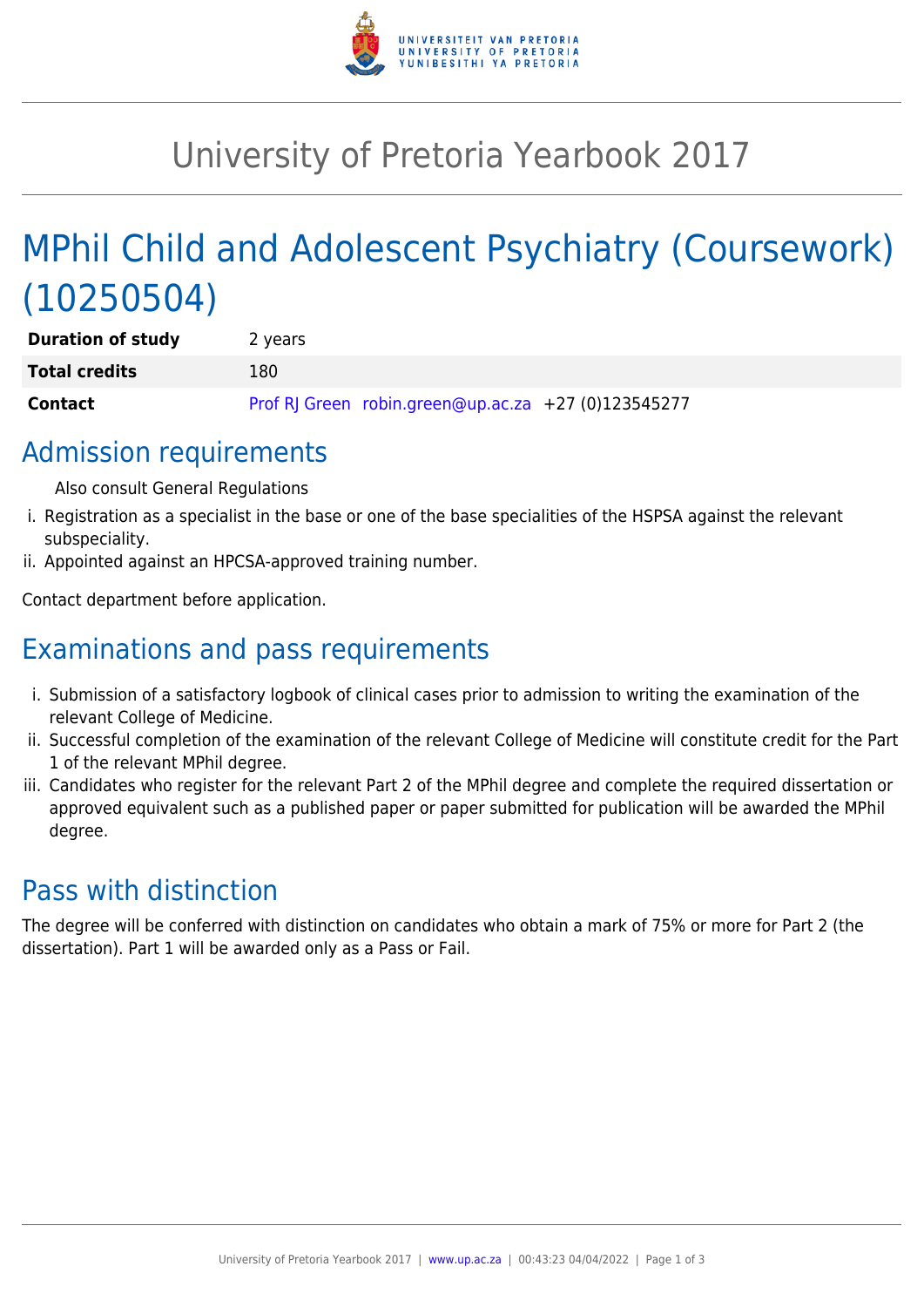

## Curriculum: Year 1

**Minimum credits: 120**

### **Core modules**

#### **Child and adolescent psychiatry Part 1 801 (FPY 801)**

| <b>Module credits</b>                                                                   | 120.00                                           |  |
|-----------------------------------------------------------------------------------------|--------------------------------------------------|--|
| <b>Prerequisites</b>                                                                    | Relevant base speciality registration with HPCSA |  |
| <b>Contact time</b>                                                                     | 24 months                                        |  |
| <b>Language of tuition</b>                                                              | Module is presented in English                   |  |
| <b>Academic organisation</b>                                                            | Psychiatry                                       |  |
| <b>Period of presentation</b>                                                           | Year                                             |  |
| <b>Module content</b>                                                                   |                                                  |  |
| Curriculum as designated by the relevant College of Medicine at www.collegemedsa.ac.za. |                                                  |  |